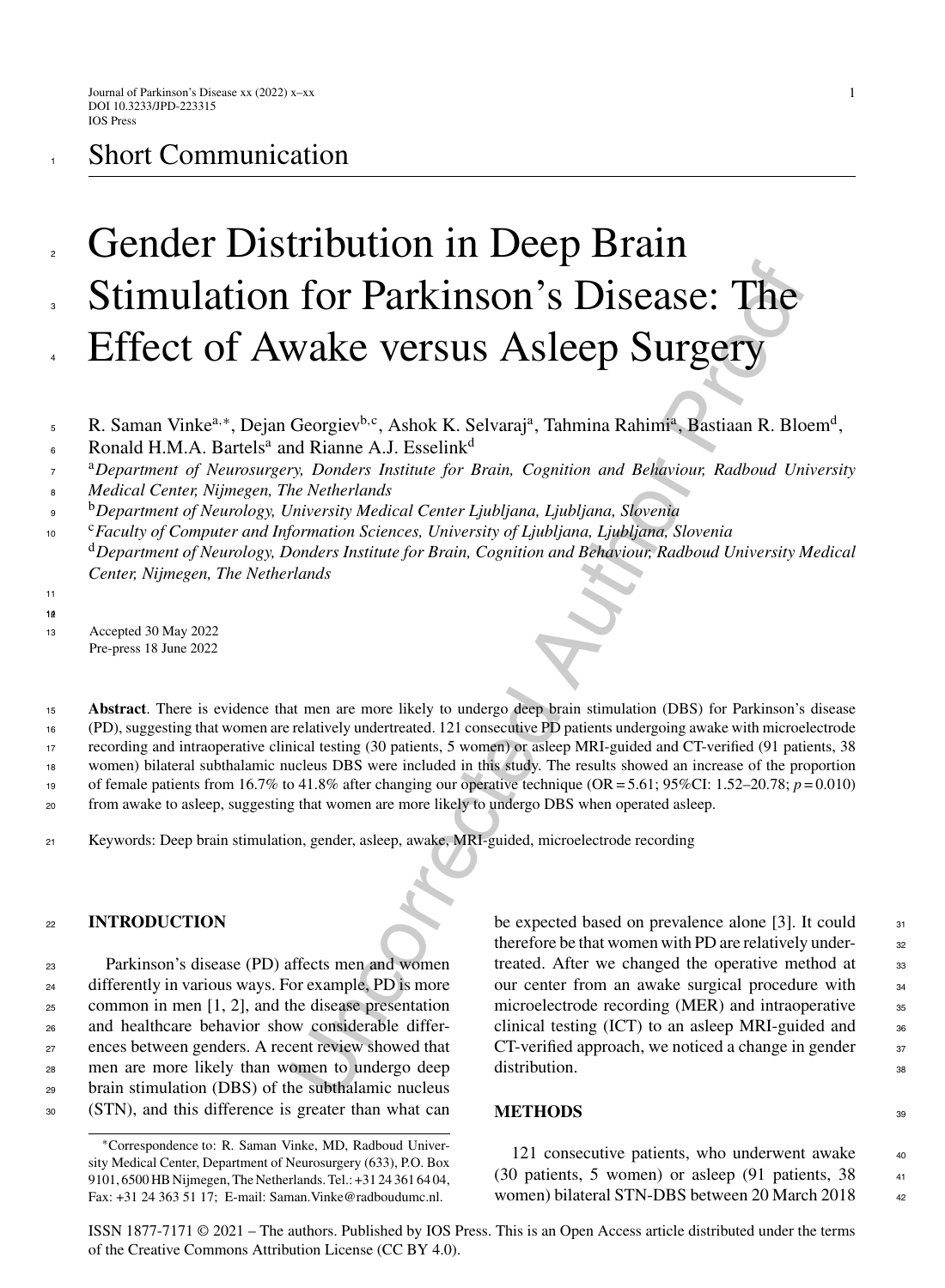#### Table 1

Multinomial logistic regression with gender as factor, type of surgery as dependent variable and covariates listed in the table below. The means and standard deviations (SD) of the mean, as well as the odds ratio, the lower and upper boundary of the 95% confidence interval (CI) and the *p*-value are given. UPDRS, Unified Parkinson's Disease Rating Scale; PDQ-39, Parkinson's DiseaseQuestionnaire 39; PAS, Parkinson Anxiety Scale; BDI, Beck Depression Inventory;MoCA, Montreal Cognitive Assessment; QUIP, Questionnaire for Impulse Control Disorders in PD; ZCL, Disease Cognition List; ESS, Epworth Sleepiness Scale

| Gender               | Type of | Mean  | ${\rm SD}$ | Odds  | 95% CI   | 95% CI   | $\boldsymbol{p}$ |
|----------------------|---------|-------|------------|-------|----------|----------|------------------|
|                      | surgery |       |            | Ratio | Lower    | Upper    |                  |
|                      |         |       |            |       | Boundary | Boundary |                  |
| Age                  |         |       |            | 1.005 | 0.944    | 1.071    | 0.871            |
| Women                | Asleep  | 62.42 | 1.16       |       |          |          |                  |
|                      | Awake   | 64.80 | 1.69       |       |          |          |                  |
| Men                  | Asleep  | 62.04 | 1.37       |       |          |          |                  |
|                      | Awake   | 61.00 | 3.78       |       |          |          |                  |
| Disease duration     |         |       |            | 1.073 | 0.933    | 1.234    | 0.321            |
| Women                | Asleep  | 9.32  | 3.07       |       |          |          |                  |
|                      | Awake   | 10.06 | 2.61       |       |          |          |                  |
| Men                  | Asleep  | 9.21  | 3.48       |       |          |          |                  |
|                      | Awake   | 9.71  | 4.15       |       |          |          |                  |
| <b>UPDRSI</b>        |         |       |            | 0.943 | 0.929    | 1.072    | 0.369            |
| Women                | Asleep  | 12.26 | 5.31       |       |          |          |                  |
|                      | Awake   | 11.20 | 2.39       |       |          |          |                  |
| Men                  | Asleep  | 10.38 | 4.32       |       |          |          |                  |
|                      | Awake   | 9.20  | 5.32       |       |          |          |                  |
| <b>UPDRS II</b>      |         |       |            | 0.976 | 0.829    | 1.072    | 0.592            |
| Women                | Asleep  | 15.39 | 6.41       |       |          |          |                  |
|                      | Awake   | 17.20 | 4.15       |       |          |          |                  |
| Men                  | Asleep  | 16.25 | 8.37       |       |          |          |                  |
|                      | Awake   | 14.40 | 6.08       |       |          |          |                  |
| <b>UPDRS III OFF</b> |         |       |            | 0.990 | 0.938    | 1.045    | 0.725            |
| Women                | Asleep  | 49.53 | 12.56      |       |          |          |                  |
|                      | Awake   | 50.40 | 11.44      |       |          |          |                  |
| Men                  | Asleep  | 51.79 | 13.19      |       |          |          |                  |
|                      | Awake   | 49.60 | 13.48      |       |          |          |                  |
| <b>UPDRS III ON</b>  |         |       |            | 0.968 | 0.903    | 1.038    | 0.361            |
| Women                | Asleep  | 19.79 | 8.49       |       |          |          |                  |
|                      | Awake   | 20.40 | 12.10      |       |          |          |                  |
| Men                  | Asleep  | 20.94 | 10.75      |       |          |          |                  |
|                      | Awake   | 19.24 | 9.98       |       |          |          |                  |
| <b>UPDRS IV</b>      |         |       |            | 0.861 | 0.737    | 1.005    | 0.058            |
| Women                | Asleep  | 11.37 | 3.12       |       |          |          |                  |
|                      | Awake   | 11.00 | 1.41       |       |          |          |                  |
| Men                  | Asleep  | 10.26 | 3.62       |       |          |          |                  |
|                      | Awake   | 9.40  | 3.74       |       |          |          |                  |
| PDQ-39               |         |       |            | 0.610 | 1.006    | 0.984    | 1.028            |
| Women                | Asleep  | 57.18 | 16.64      |       |          |          |                  |
|                      | Awake   | 62.80 | 20.39      |       |          |          |                  |
| Men                  | Asleep  | 44.64 | 20.82      |       |          |          |                  |
|                      | Awake   | 45.88 | 19.19      |       |          |          |                  |
| PAS Total            |         |       |            | 0.973 | 0.887    | 1.069    | 0.570            |
| Women                | Asleep  | 13.95 | 6.17       |       |          |          |                  |
|                      | Awake   | 16.00 | 7.18       |       |          |          |                  |
| Men                  | Asleep  | 10.45 | 5.76       |       |          |          |                  |
|                      | Awake   | 9.52  | 7.04       |       |          |          |                  |
| <b>BDI</b>           |         |       |            | 1.011 | 0.911    | 1.120    | 0.845            |
| Women                | Asleep  | 11.47 | 5.73       |       |          |          |                  |
|                      | Awake   | 13.20 | 3.42       |       |          |          |                  |
| Men                  | Asleep  | 11.17 | 6.69       |       |          |          |                  |
|                      | Awake   | 10.39 | 5.20       |       |          |          |                  |
| MoCA                 |         |       |            | 1.079 | 0.925    | 1.258    | 0.334            |
| Women                |         |       |            |       |          |          |                  |
|                      | Asleep  | 25.89 | 3.11       |       |          |          |                  |

(*Continued*)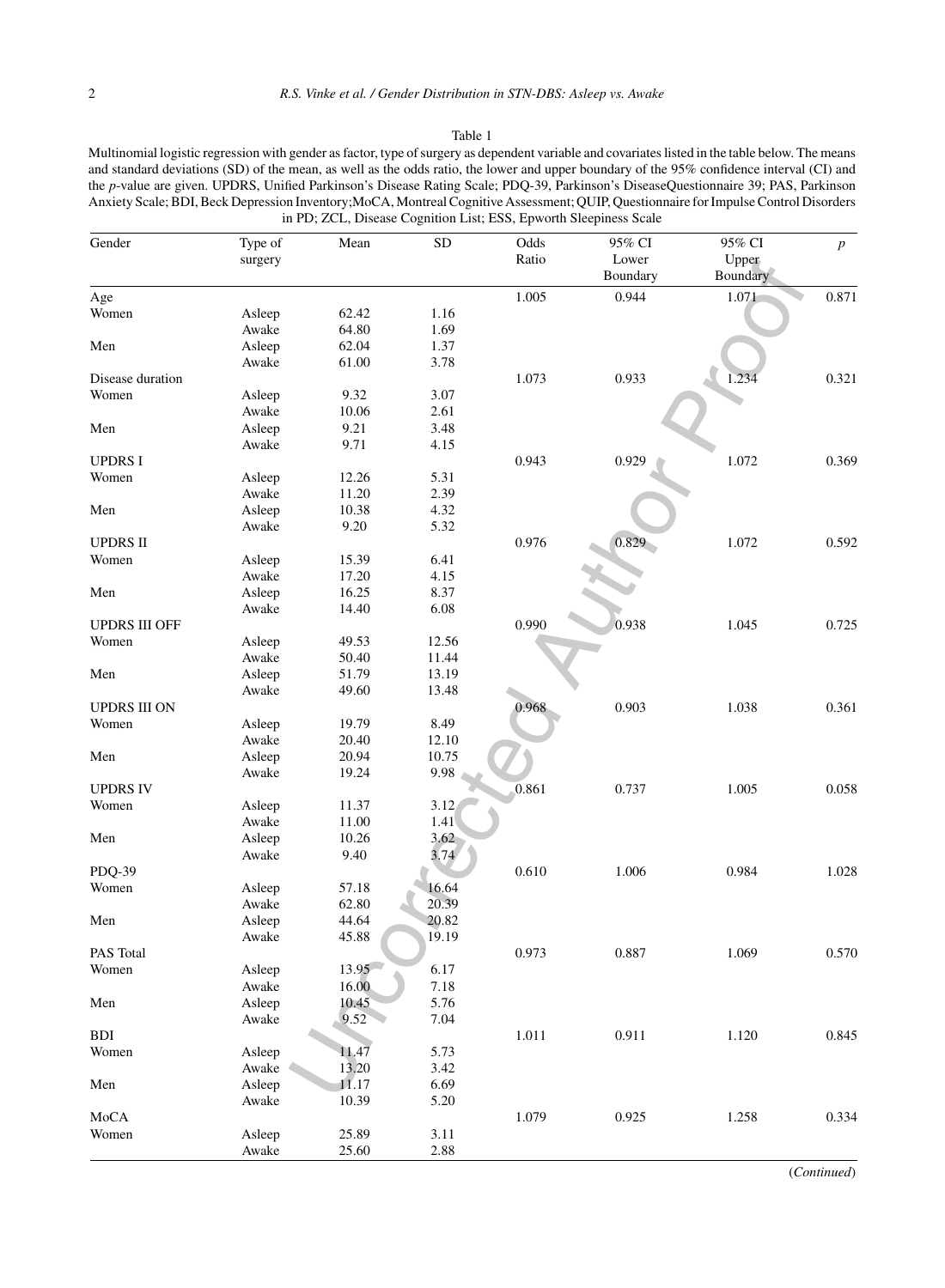Table 1 (*Continued*)

| Gender           | Type of                                                 | Mean           | <b>SD</b>    | Odds                                                                                                     | 95% CI                                             | 95% CI                                                             | $\boldsymbol{p}$ |  |  |
|------------------|---------------------------------------------------------|----------------|--------------|----------------------------------------------------------------------------------------------------------|----------------------------------------------------|--------------------------------------------------------------------|------------------|--|--|
|                  | surgery                                                 |                |              | Ratio                                                                                                    | Lower                                              | Upper                                                              |                  |  |  |
|                  |                                                         |                |              |                                                                                                          | Boundary                                           | Boundary                                                           |                  |  |  |
| Men              | Asleep                                                  | 25.36          | 4.52         |                                                                                                          |                                                    |                                                                    |                  |  |  |
|                  | Awake                                                   | 25.95          | 1.88         |                                                                                                          |                                                    |                                                                    |                  |  |  |
| QUIP             |                                                         |                |              | 0.955                                                                                                    | 0.824                                              | 1.107                                                              | 0.541            |  |  |
| Women            | Asleep<br>Awake                                         | 25.89<br>25.60 | 2.22<br>0.00 |                                                                                                          |                                                    |                                                                    |                  |  |  |
| Men              | Asleep                                                  | 25.36          | 4.03         |                                                                                                          |                                                    |                                                                    |                  |  |  |
|                  | Awake                                                   | 25.95          | 3.68         |                                                                                                          |                                                    |                                                                    |                  |  |  |
| <b>DCL</b> Total |                                                         |                |              | 0.992                                                                                                    | 0.909                                              | 1.081                                                              | 0.848            |  |  |
| Women            | Asleep                                                  | 42.63          | 6.84         |                                                                                                          |                                                    |                                                                    |                  |  |  |
|                  | Awake                                                   | 40.60          | 2.51         |                                                                                                          |                                                    |                                                                    |                  |  |  |
| Men              | Asleep                                                  | 44.42          | 6.16         |                                                                                                          |                                                    |                                                                    |                  |  |  |
|                  | Awake                                                   | 44.08          | 5.15         |                                                                                                          |                                                    |                                                                    |                  |  |  |
| <b>ESS</b>       |                                                         |                |              | 0.802                                                                                                    | 0.661                                              | 0.973                                                              | 0.072            |  |  |
| Women            | Asleep                                                  | 5.84           | 3.85         |                                                                                                          |                                                    |                                                                    |                  |  |  |
| Men              | Awake                                                   | 3.80<br>5.50   | 2.68<br>3.32 |                                                                                                          |                                                    |                                                                    |                  |  |  |
|                  | Asleep<br>Awake                                         | 4.16           | 2.39         |                                                                                                          |                                                    |                                                                    |                  |  |  |
|                  |                                                         |                |              |                                                                                                          |                                                    |                                                                    |                  |  |  |
|                  |                                                         |                |              |                                                                                                          |                                                    |                                                                    |                  |  |  |
|                  | and 21 September 2021, were included. Baseline          |                |              |                                                                                                          | Female                                             | $\Box$ Male                                                        |                  |  |  |
|                  | data included age, gender, disease duration, Unified    |                |              | 100                                                                                                      | 83,3                                               | 58,2                                                               |                  |  |  |
|                  | Parkinson's Disease Rating Scale part I-IV (part III    |                |              |                                                                                                          |                                                    |                                                                    |                  |  |  |
|                  | ON and OFF medication), PDQ-39, Parkinson Anx-          |                |              |                                                                                                          |                                                    |                                                                    |                  |  |  |
|                  | iety Scale total score, Beck Depression Inventory,      |                |              | 75                                                                                                       |                                                    |                                                                    |                  |  |  |
|                  | Montreal Cognitive Assessment, Questionnaire for        |                |              |                                                                                                          |                                                    |                                                                    |                  |  |  |
|                  |                                                         |                |              | Percentage (%)<br>50                                                                                     |                                                    | $p = 0.01$                                                         |                  |  |  |
|                  | Impulse Control Disorders in PD, Disease Cognition      |                |              |                                                                                                          |                                                    | 41,8                                                               |                  |  |  |
|                  | List total score, and Epworth Sleepiness Scale. On 1    |                |              |                                                                                                          |                                                    |                                                                    |                  |  |  |
|                  | July 2019 we changed our operative technique from       |                |              |                                                                                                          |                                                    |                                                                    |                  |  |  |
|                  | awake MER-guided surgery to asleep MRI-guided           |                |              |                                                                                                          | 16,7                                               |                                                                    |                  |  |  |
|                  | and CT-verified surgery. There was no change in the     |                |              |                                                                                                          |                                                    |                                                                    |                  |  |  |
|                  | way patients were recruited, screened, or considered    |                |              |                                                                                                          | Awake                                              | Asleep                                                             |                  |  |  |
|                  | suitable for surgery. All personnel and all preop-      |                |              |                                                                                                          |                                                    |                                                                    |                  |  |  |
|                  | erative procedures remained identical. Multinomial      |                |              |                                                                                                          |                                                    | Fig. 1. Difference in distribution gender x type of surgery (awake |                  |  |  |
|                  |                                                         |                |              | vs. asleep).                                                                                             |                                                    |                                                                    |                  |  |  |
|                  | logistic regression was used to assess the relationship |                |              |                                                                                                          |                                                    |                                                                    |                  |  |  |
|                  | between type of surgery (asleep vs. awake, dependent    |                |              |                                                                                                          |                                                    | for the Epworth Sleepiness Scale (ESS) ( $OR = 0.802$ ;            |                  |  |  |
|                  | variable) and gender (male vs. female, factor), with    |                |              |                                                                                                          | 95%CI: 0.661-0.973; $p = 0.072$ ).                 |                                                                    |                  |  |  |
|                  | the other studied measures as covariates (Table 1).     |                |              |                                                                                                          |                                                    |                                                                    |                  |  |  |
|                  | Statistical significance was set at $p < 0.05$ .        |                |              |                                                                                                          |                                                    |                                                                    |                  |  |  |
|                  |                                                         |                |              | <b>DISCUSSION</b>                                                                                        |                                                    |                                                                    |                  |  |  |
|                  |                                                         |                |              |                                                                                                          |                                                    |                                                                    |                  |  |  |
| <b>RESULTS</b>   |                                                         |                |              |                                                                                                          |                                                    | Our findings provide a first indication that women                 |                  |  |  |
|                  |                                                         |                |              |                                                                                                          | are more likely to undergo STN-DBS when an asleep  |                                                                    |                  |  |  |
|                  | The difference in gender distribution for both          |                |              |                                                                                                          |                                                    |                                                                    |                  |  |  |
|                  | types of surgery is shown in Fig. 1. The pro-           |                |              | MRI-guided and CT-verified operative method was<br>used. In fact, this change normalized the female-male |                                                    |                                                                    |                  |  |  |
|                  |                                                         |                |              |                                                                                                          | ratio to closely the ratio as expected in the gen- |                                                                    |                  |  |  |
|                  | portion of female patients increased significantly      |                |              |                                                                                                          |                                                    |                                                                    |                  |  |  |
|                  | from $16.7\%$ to $41.8\%$ after the change in operative |                |              |                                                                                                          | eral population of PD. Similar findings have been  |                                                                    |                  |  |  |
|                  | method (OR = 5.61; 95%CI: 1.52–20.78; $p = 0.010$ ).    |                |              |                                                                                                          |                                                    | reported for other neurosurgical treatment options                 |                  |  |  |

 and 21 September 2021, were included. Baseline data included age, gender, disease duration, Unified Parkinson's Disease Rating Scale part I-IV (part III ON and OFF medication), PDQ-39, Parkinson Anx- iety Scale total score, Beck Depression Inventory, Montreal Cognitive Assessment, Questionnaire for Impulse Control Disorders in PD, Disease Cognition List total score, and Epworth Sleepiness Scale. On 1  $_{51}$  July 2019 we changed our operative technique from awake MER-guided surgery to asleep MRI-guided and CT-verified surgery. There was no change in the way patients were recruited, screened, or considered suitable for surgery. All personnel and all preop- erative procedures remained identical. Multinomial logistic regression was used to assess the relationship between type of surgery (asleep vs. awake, dependent variable) and gender (male vs. female, factor), with the other studied measures as covariates (Table 1).  $\epsilon$ <sup>61</sup> Statistical significance was set at  $p < 0.05$ .

#### <sup>62</sup> **RESULTS**

 The difference in gender distribution for both types of surgery is shown in Fig. 1. The pro- portion of female patients increased significantly from 16.7% to 41.8% after the change in operative 67 method (OR = 5.61; 95%CI: 1.52–20.78;  $p = 0.010$ ). The other investigated factors did not reach statis- tical significance (Table 1). Nevertheless, there was a trend towards statistical significance for UPDRS part IV in favor of female (OR = 0.861; 95%CI:  $72 \quad 0.737 - 1.005$ ;  $p = 0.058$ ). There was a similar trend



Fig. 1. Difference in distribution gender x type of surgery (awake vs. asleep).

for the Epworth Sleepiness Scale (ESS) (OR =  $0.802$ ;  $73$ 95%CI:  $0.661 - 0.973$ ;  $p = 0.072$ ).

#### **DISCUSSION** <sup>75</sup>

Our findings provide a first indication that women  $\frac{76}{6}$ are more likely to undergo STN-DBS when an asleep  $\frac{77}{27}$ MRI-guided and CT-verified operative method was  $78$ used. In fact, this change normalized the female-male  $\frac{79}{20}$ ratio to closely the ratio as expected in the general population of PD. Similar findings have been  $81$ reported for other neurosurgical treatment options 82 for PD, such as pallidotomy and thalamotomy  $[4]$ . 83 Furthermore, differences in gender distribution have 84 been reported for surgery other than neurosurgery 85 [5]. Prior to this switch, the gender distribution at  $86$ our center resembled the international experience,  $87$